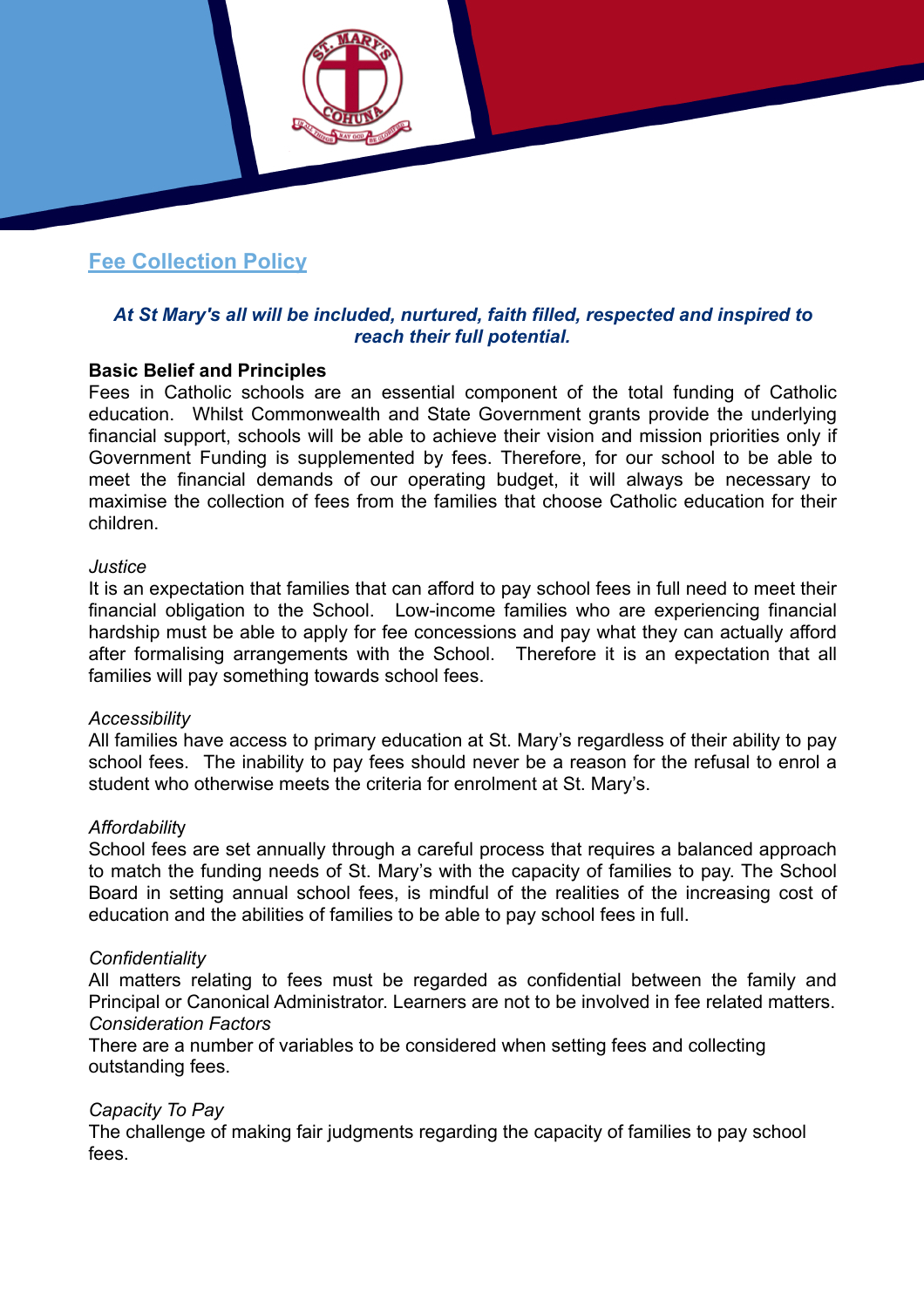## *Justice To All Parents*

A need for justice to occur for parents who pay fees despite significant economic hardship.

#### *Systematic Follow Up*

A need to systematically follow up unpaid fees where parents are financially capable of paying them without prejudicing the enrolment of learners nor causing them embarrassment.

### *School Budgetary Requirement*

The need of the School to raise sufficient school fee income to meet is own budgetary commitments.

## **Indicators Of Capacity To Pay**

In determining the financial capacity of families to pay fees, each situation will be assessed on its own merits. Rather than relying solely on 'objective' criteria, a willingness to engage in conversation about individual family circumstances can be extremely helpful. Factors to take into consideration should include:

- The number of children in the family:
- The number of persons in the household earning an income;
- The existence of a Health Care Card for the family and if the family receives the Camps, Sports & Excursion Fund for low income earners;
- The extent to which a family is dependent on social welfare/social security payments;
- The number of dependents (including adults) in the family;
- Other exceptional 'Pastoral' situations as determined by the Principal or Canonical Administrator (e.g. death of a family member);
- Exceptional circumstances such as the loss of employment or the loss of income/ property due to bushfires, floods, etc.

#### **Aims**

The gap between Government Funding and the actual cost of operating a Catholic school varies between 10%-22% in the Sandhurst Diocese and still our schools operate at about 80% of the resource usage of a Government school. It is within this context that we aim:

- 1. To charge Fees at a level that balances the need to provide educational resources and the capacity of the community to pay.
- 2. To discount or waive fees for a period, in circumstance where payment in full will cause undue hardship for parents/guardians.
- 3. To distribute Government Grants on a needs basis with the fee collection capacity of schools as one of the variables that determines "need'.

## **Guidelines**

The guidelines set out below have been adapted from the Sandhurst School Education Board policy on fee collection:

1. Fees, which include other compulsory charges, should be set by the School Board in consultation with the Parish Priest, taking into account the budgetary requirements of the school and the needs based policies of the Catholic Education Commission of Victoria.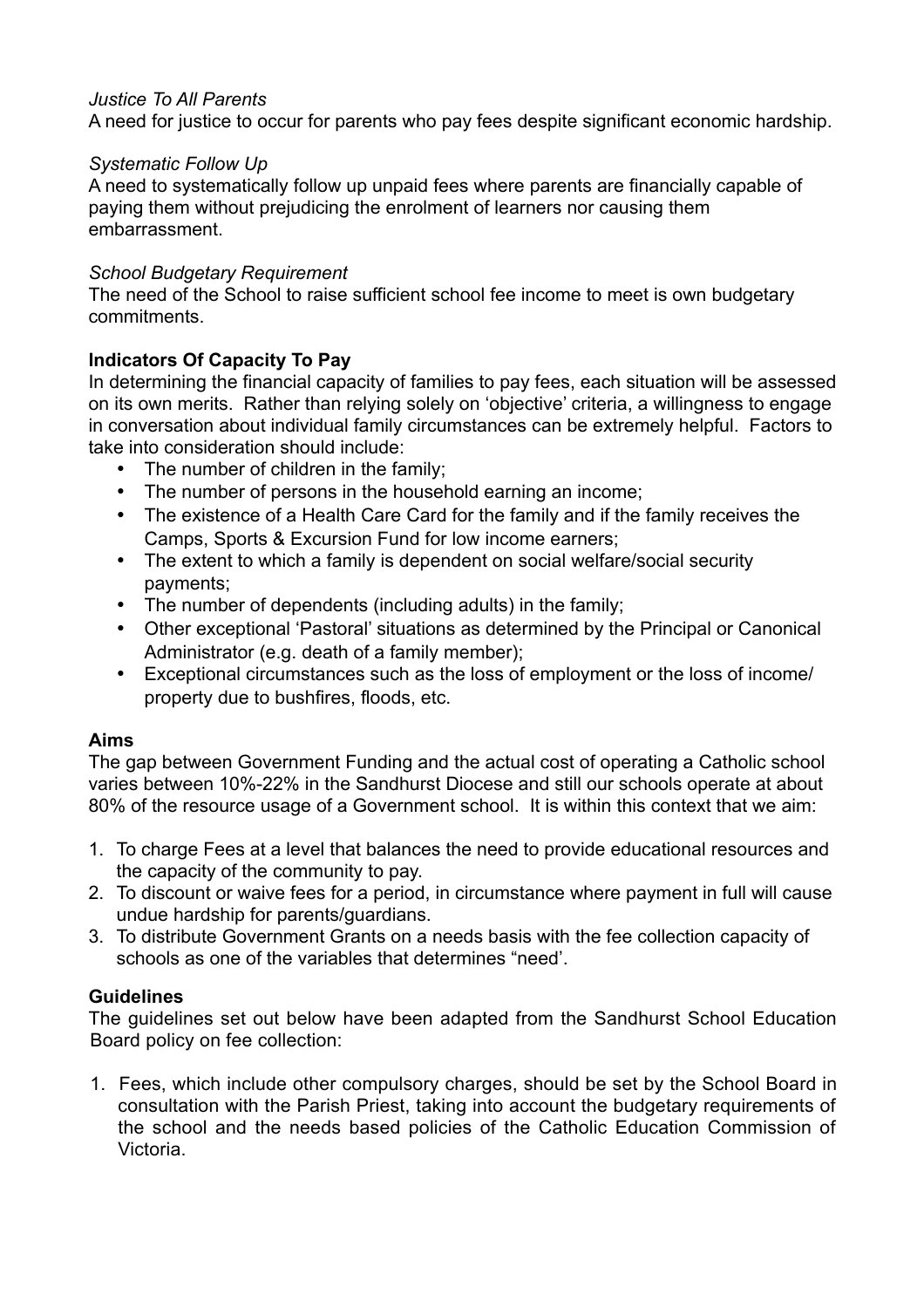- 2. The annual level of school fees and other educational expenses should be communicated to families as early as possible and be no later than December, to enable family budgeting to occur. As well as notifying families of fees for the following year, families will be sent out payment notification and method forms to be returned prior to the last day of Term Four.
- 3. Parents are offered a number of methods of paying fees including cash, CDF Pay, Centrepay and direct debits. Families can pay weekly, fortnightly, monthly, by the term, or annually depending on their main income frequency.
- 4. At the beginning of each school year a statement to each parent of the full account of the fees for that school year will be provided. Each term, statements will be issued indicating each individual's position regarding payments for the year.
- 5. Families unable to meet their responsibility to pay fees must complete a *Fee Assistance Form*. All applications for fee assistance need to be received before the end of June each school year. Families also need to provide evidence to support information provided in the fee assistance form. An appointment will then be arranged to discuss this matter with the Principal and to formalise an agreed payment arrangement. All concessional arrangements must be documented and authorised by the Principal and a copy of each arrangement signed by the parents/guardians. All fee concessions granted will apply for the current school year only. Families will need to reapply for subsequent school years. Applications for fee concessions for subsequent years should follow the same process as for the initial application.
- 6. All dealings with families on school fee arrears / formalising of payment arrangements must be carried out in a sensitive, professional and confidential manner. Every effort is made to assist families to formalise a payment arrangement that they can afford and honour.
- 7. The Principal is responsible for the collection of school fees and should allocate appropriate time to manage this fee collection process. The school will use a variety of methods to follow-up non-payment. If parents commit themselves to a particular method of payment, such follow up should ensure that those who fail to meet their commitments are made aware of this as soon as practical. The shared responsibility of all parents for the financial support of the school is important. Concessions should be offered where necessary. Follow up on a personal basis may be conducted by the Principal or Canonical Administrator in a sensitive, discreet and confidential manner.
- 8. After personal and pastoral contact with non-payers, letters may be used to remind people of their obligations. As a last resort the Principal may decide to send an official letter, for example from a solicitor, when it is deemed the parent/guardian is able to meet their obligations but is unwilling to do so.
- 9. The services of debt collectors should only be used when the above process has proven to be unsuccessful, and after the Director of Catholic Education has been advised of the circumstances. If a debt collection agency is to be involved in fee collection the agency should be briefed as to the expectations that Catholic schools have with regard to the dignity of persons and that the school will be consulted before each step in the process is undertaken.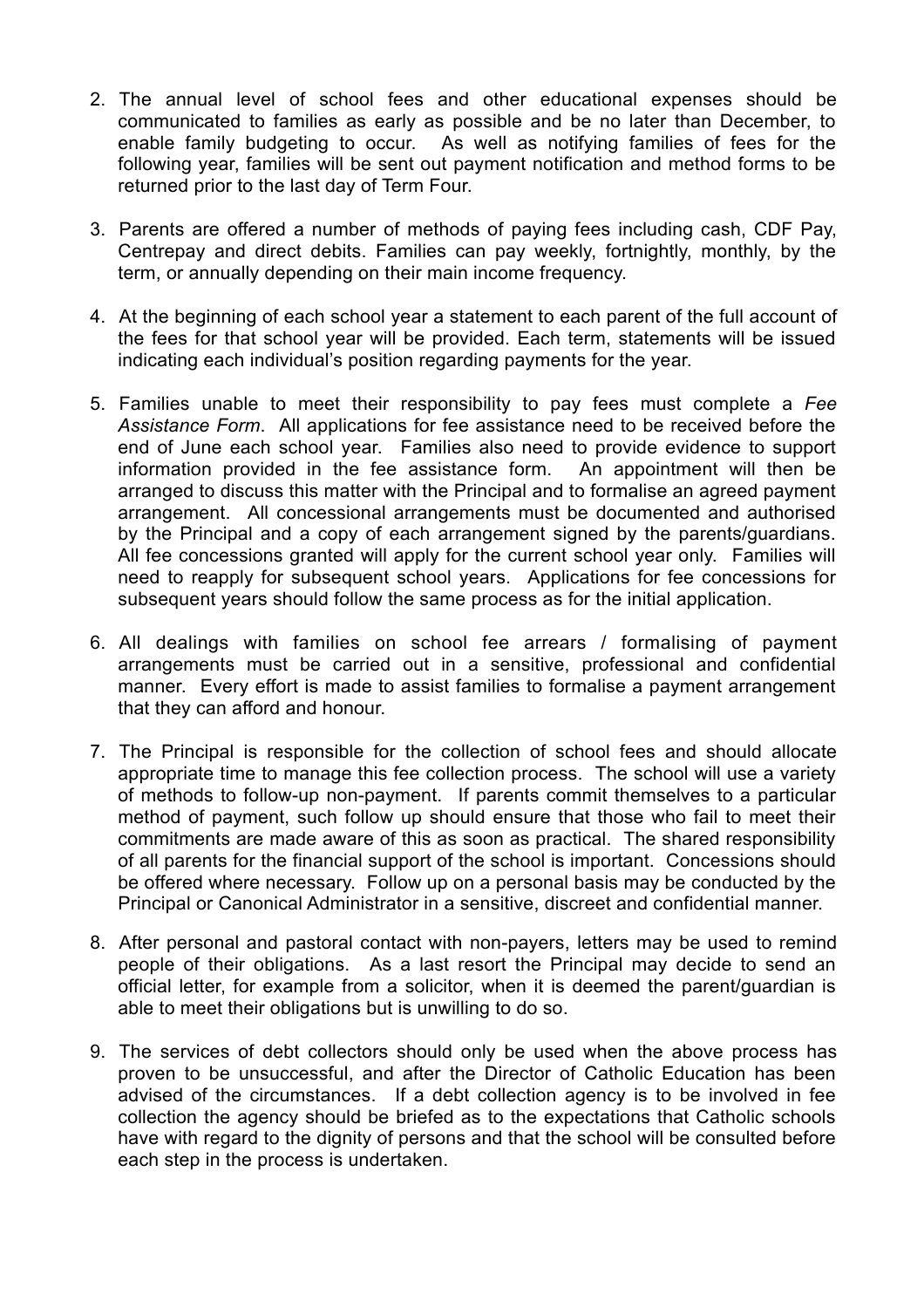- 10. For overriding pastoral reasons, under no circumstances should court proceedings be initiated to recover unpaid fees, including compulsory charges, before approval has been sought from the Director of Catholic Education.
- 11. For philosophical and pastoral reasons no learner should be excluded from reenrolment as a consequence of his/her parents'/guardians' unwillingness to pay school fees. Guidelines nine and/or ten may be appropriate to pursue after the learner has left the school.
- 12. A review of unpaid school fees from the previous year will be conducted by the Principal at least annually with a view to writing off either wholly or partly debts that are unlikely to be collected. Such write offs must be signed by the Principal in accordance with standard auditing procedures.

## **Relevant Documents**

- Fee Collection Procedure (Appendix 1);
- Fee Assistance Application Form (Appendix 2);
- Fee Assistance Outcome (Appendix 3);
- Fee Account (Appendix 4);
- Annual School Fees Letter

#### **Authorised:**

**Principal:** \_\_\_\_\_\_\_\_\_\_\_\_\_\_\_\_\_\_\_\_\_\_\_\_\_\_\_\_\_\_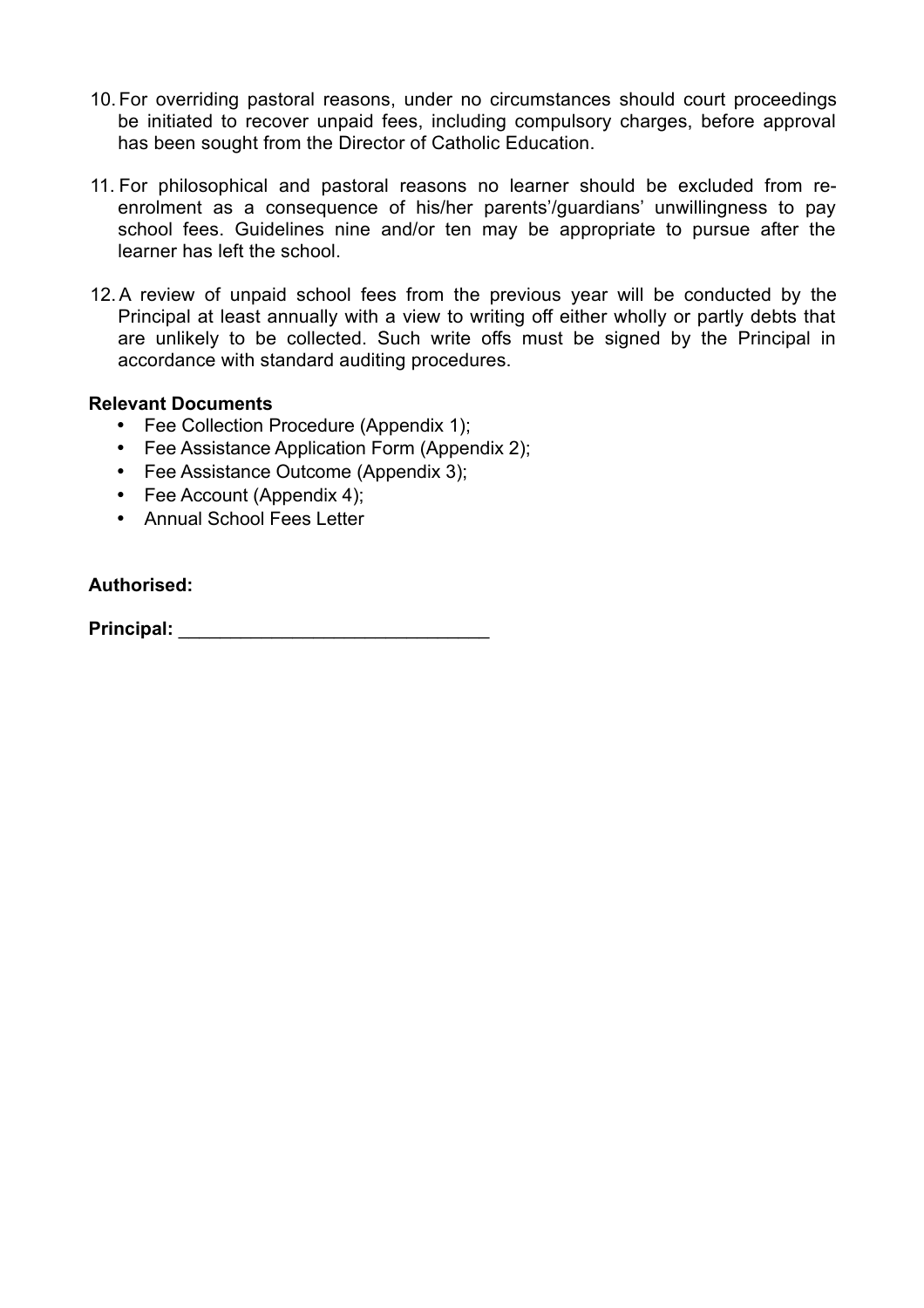

# **St Mary's Primary School**

email: principal@smcohuna.catholic.edu.au Website: www. smcohuna.catholic.edu.au

### **FEE COLLECTION PROCEDURE**

In line with the School's fee collection policy the following time frame and procedures are to be followed by the School Administrator and Principal.

| <b>Action</b>                                                                   | <b>Time Frame</b>                                                  | <b>Performed by</b>                 | <b>Comments</b>                                                                                                                                             |
|---------------------------------------------------------------------------------|--------------------------------------------------------------------|-------------------------------------|-------------------------------------------------------------------------------------------------------------------------------------------------------------|
| Generate yearly<br>school fee Tax<br><i>Invoice &amp; issue to</i><br>families. | Week 1 - 2 of Term<br>1                                            | Administration<br>Officer           | <b>Arrears</b><br>consolidation<br>process and roll<br>over of prior year's<br>fees to be<br>completed prior to<br>generating invoices.                     |
| Review outstanding<br>invoices from<br>previous year/s.                         | Week 2 of Term 1                                                   | Administration<br>Officer/Principal | Determine action -<br>reminder letter/debt<br>collection/write off.                                                                                         |
| Send out<br>Statements.                                                         | Last week of Term 1                                                | Administration<br>Officer           |                                                                                                                                                             |
| Schedule fee<br>assistance<br>appointments.                                     | 1 <sup>st</sup> week of Term 2                                     | Administration<br>Officer/Principal | <b>Contact families that</b><br>have completed a<br><b>Fee Assistance</b><br><b>Application Form &amp;</b><br>make an<br>appointment with<br>the Principal. |
| Family<br>appointments for fee<br>assistance.                                   | 2 <sup>nd</sup> week of Term 2                                     | Principal                           | Meet with families<br>and determine fee<br>assistance level and<br>payment schedule<br>for balance of<br>outstanding fees.                                  |
| Fee Assistance<br>Outcome letters.                                              | 3rd week of Term 2                                                 | Administration<br>Officer           | Post out letters to<br>families.                                                                                                                            |
| Apply credit amount<br>(re Fee Assistance<br>Outcome letters).                  | Upon return of Fee<br>Assistance<br>Outcome letter from<br>family. | Administration<br>Officer           | Generate credits in<br>SAS and apply to<br>family Statements.<br>File credits in 'Fees'<br>folder, generate new<br>Statement and post<br>to family.         |
| Send out family<br>Statements.                                                  | Last week of Term 2                                                | Administration<br>Officer           |                                                                                                                                                             |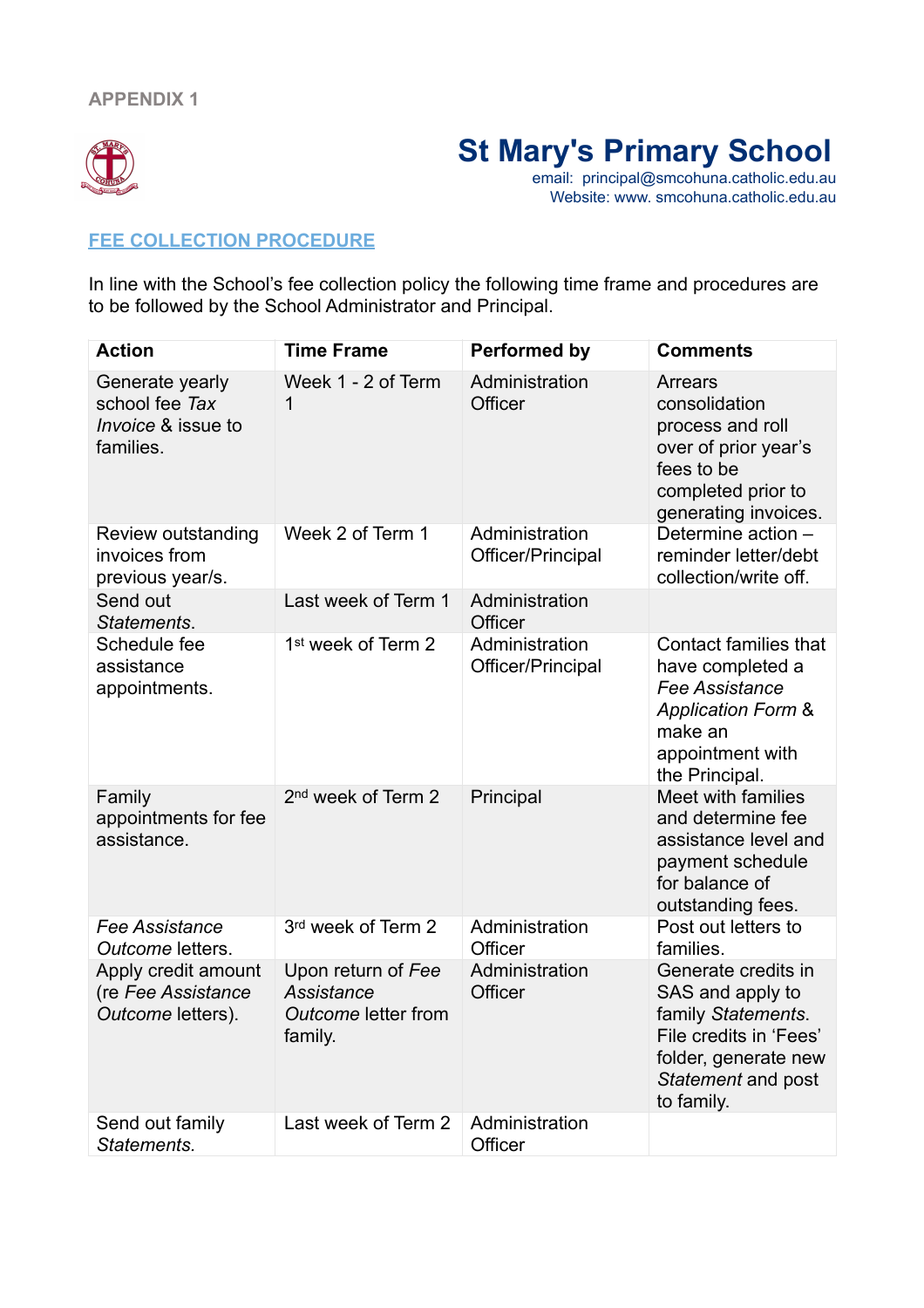| Review outstanding<br>invoices & post<br>reminder letters as<br>deemed<br>appropriate.     | 1 <sup>st</sup> week of Term 3     | Principal<br>Administration<br>Officer                   | Fee Account letters.                                                                                               |
|--------------------------------------------------------------------------------------------|------------------------------------|----------------------------------------------------------|--------------------------------------------------------------------------------------------------------------------|
| Send out family<br>Statements.                                                             | Last week of Term 3                | Administration<br>Officer                                |                                                                                                                    |
| Set family fees for<br>next school year.                                                   | November                           | Principal<br><b>School Board</b><br><b>Parish Priest</b> | Determine fees for<br>next year and ratify<br>fees.                                                                |
| Advise families of<br>fees for next year &<br>payment methods<br>available.                | <b>Prior to December</b>           | Administration<br>Officer                                | Send out next year's<br>school fee structure<br>including method of<br>payment return slip,<br><b>School Fees.</b> |
| Record details of<br>families returned<br><b>Method Of Payment</b><br><i>Notice</i> slips. | As received back<br>from families. | Administration<br>Officer                                | Record details on<br>SAS to reference<br>when reviewing fee<br>collection.                                         |
| Send out family<br>Statements &<br>reminder Fee<br>Account letters.                        | 7th week of Term 4                 | Administration<br>Officer                                |                                                                                                                    |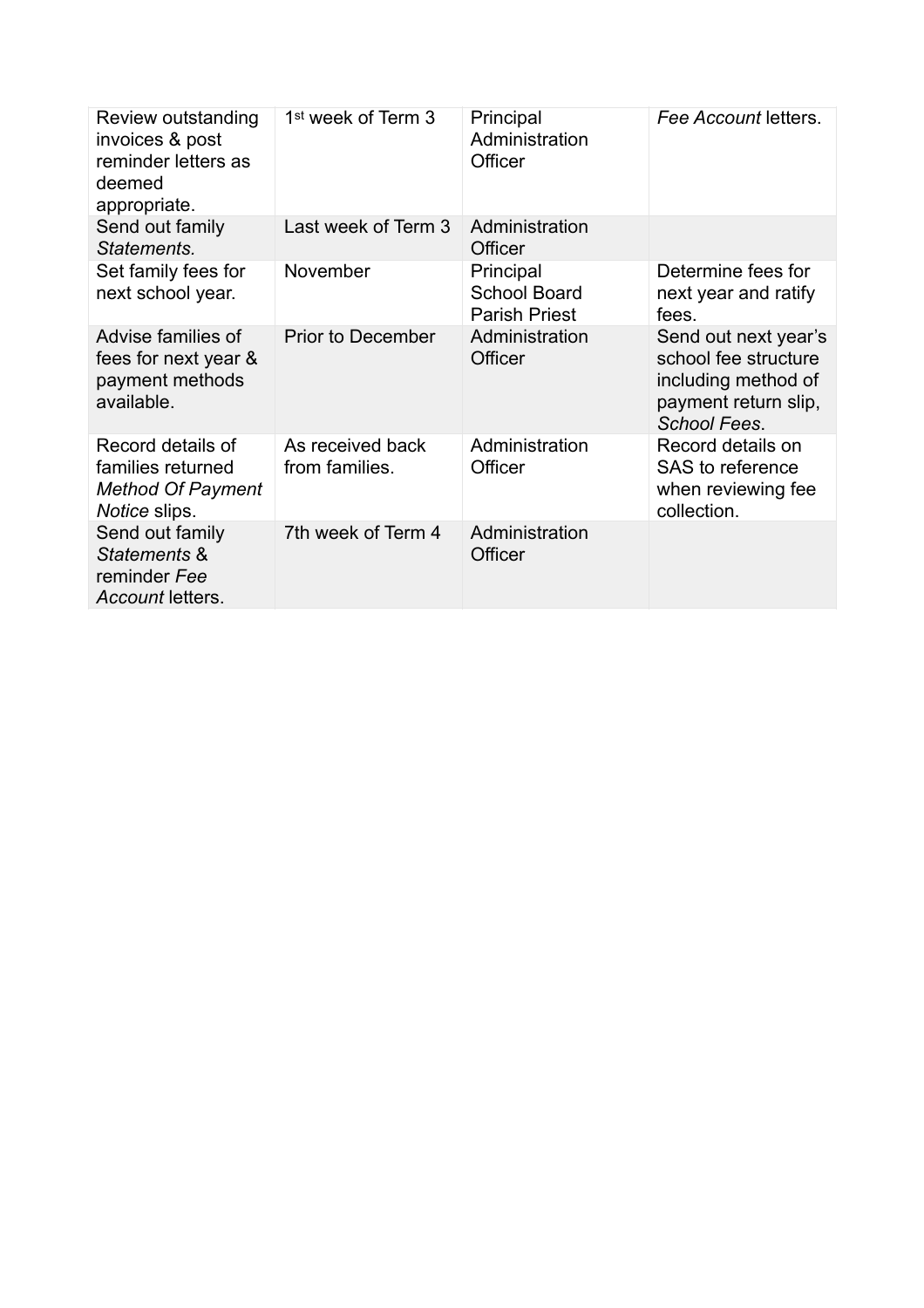

# **St Mary's Primary School**

email: principal@smcohuna.catholic.edu.au Website: www. smcohuna.catholic.edu.au

## **FEE ASSISTANCE APPLICATION FORM**

Complete the following form and contact the office to arrange an appointment with the Principal to discuss the application.

#### **1. Applicant Details**

|                                      | <b>Parent/Guardian 1</b> | <b>Parent/Guardian 2</b> |
|--------------------------------------|--------------------------|--------------------------|
| <b>Name</b>                          |                          |                          |
| <b>Address</b>                       |                          |                          |
| <b>Home Phone</b><br><b>Number</b>   |                          |                          |
| <b>Mobile Phone</b><br><b>Number</b> |                          |                          |

#### **2. Dependent Children**

| <b>Name</b> | Age | <b>Relationship to you</b> | Are they residing with you? |
|-------------|-----|----------------------------|-----------------------------|
|             |     |                            | Yes<br>No                   |
|             |     |                            | No<br>Yes                   |
|             |     |                            | No<br>Yes                   |
|             |     |                            | No<br>Yes                   |

#### **3. Income –** *please complete on a per week basis*

|                                                                | <b>Parent/Guardian 1</b> | <b>Parent/Guardian 2</b> |                   |    |
|----------------------------------------------------------------|--------------------------|--------------------------|-------------------|----|
| Number of hours working<br>per week                            |                          |                          |                   |    |
| Gross Salary per week                                          | \$                       | \$                       |                   |    |
| <b>Business Income</b>                                         | \$                       | \$                       |                   |    |
| <b>Family Tax Benefit</b>                                      | \$                       | \$                       |                   |    |
| Child Support/<br><b>Maintenance Received</b>                  | \$                       | \$                       |                   |    |
| Other Income                                                   | \$                       | \$                       |                   |    |
| <b>Total Gross Income Per</b><br>Week                          | \$                       | \$                       |                   |    |
|                                                                |                          |                          |                   |    |
| Do you have a pension/<br>health care card                     | No<br>Yes                | No<br>Yes                |                   |    |
| Taxable Income Shown<br>on last Income Tax                     | Year End 30/6/           | Year End 30/6/           |                   |    |
| Assessment received<br>from the Australian<br>Taxation Office. | Taxable Income           | \$                       | Taxable<br>Income | \$ |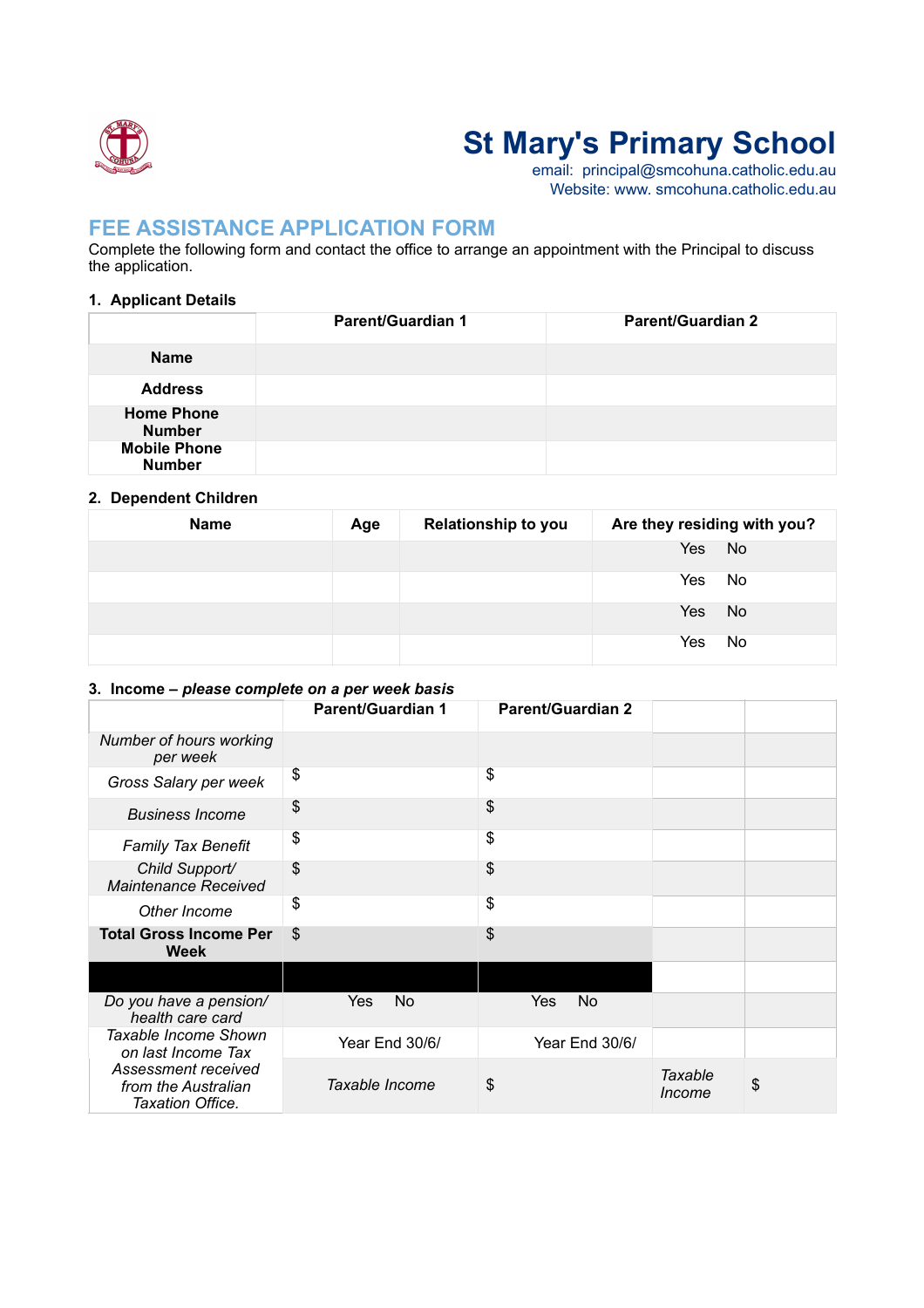**4. Other Information –** *please include additional information in support of your application including exceptional*

*pastoral situations or other exceptional circumstances.*

**5. Amount of Fee Assistance Requested** *(families are expected to make a contribution towards their fees, fee assistance for the* 

*total amount of the yearly fee will not be granted. Families are expected to make an arrangement for the balance of fees remaining prior to the granting of fee assistance)* 

| <b>Balance of Outstanding</b><br><b>Fees</b>            | <b>Current School Year</b> | \$                                            |
|---------------------------------------------------------|----------------------------|-----------------------------------------------|
|                                                         | <b>Prior Year Fees</b>     | \$                                            |
|                                                         | <b>Total Outstanding</b>   | \$                                            |
| <b>Amount of Fee</b><br><b>Assistance requested</b>     | \$                         |                                               |
| <b>Proposed method of</b><br>paying the balance of the  | <b>Payment Frequency</b>   | Fortnightly<br>Monthly /<br>Termly / Lump Sum |
| fees outstanding<br>(please circle preferred<br>option) | <b>Payment Method</b>      | Cheque<br>EFT /<br>Cash                       |
|                                                         | <b>Payment Amount</b>      | \$                                            |

#### **Signed:**

Parent/Guardian 1: Date: \_\_\_\_\_\_\_\_\_\_\_\_\_\_\_\_\_\_\_\_\_\_\_\_\_\_\_\_\_\_\_\_\_\_

Parent/Guardian 2: Date: \_\_\_\_\_\_\_\_\_\_\_\_\_\_\_\_\_\_\_\_\_\_\_\_\_\_\_\_\_\_\_\_\_\_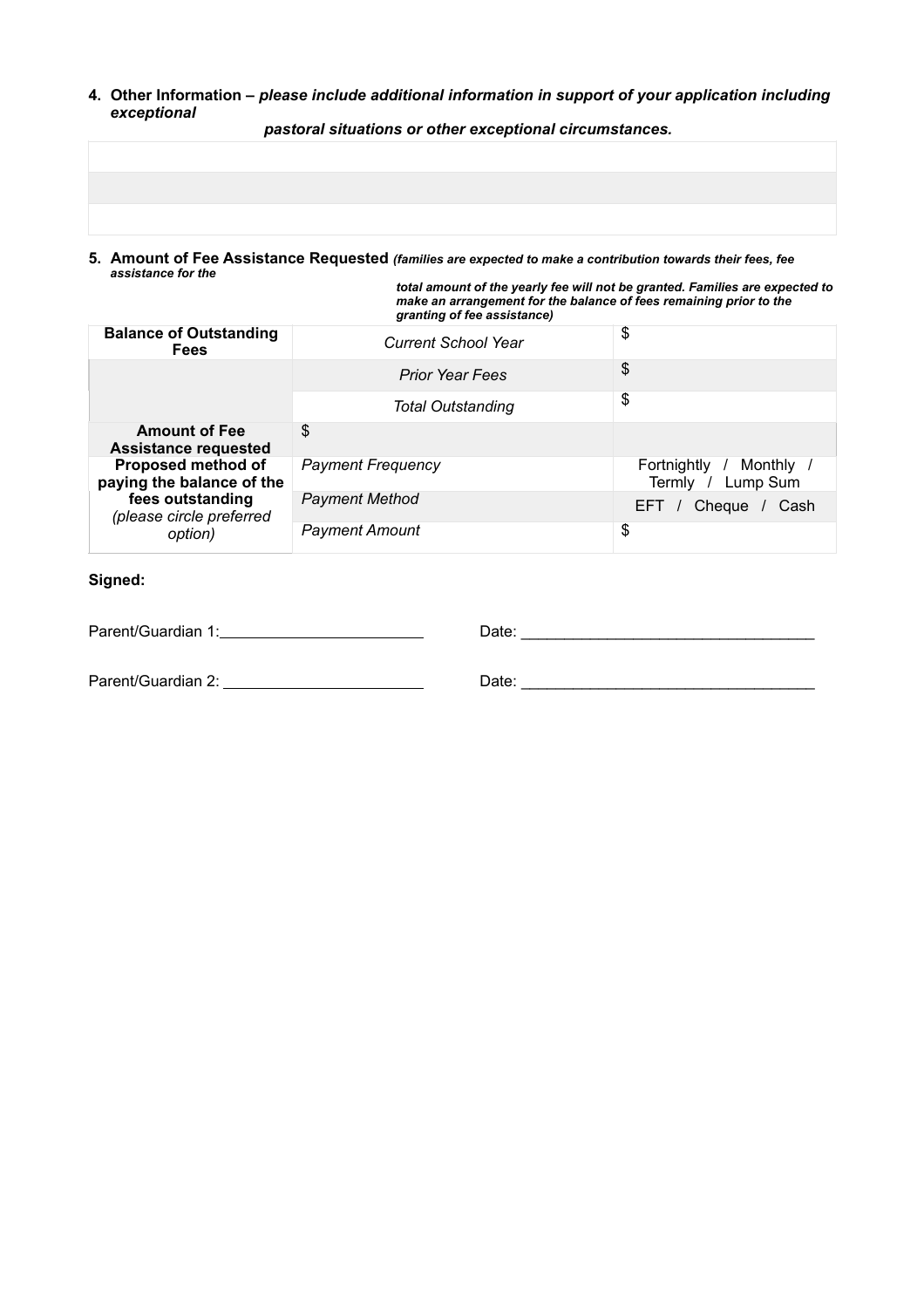



email: principal@smcohuna.catholic.edu.au Website: www. smcohuna.catholic.edu.au

Date

## **Fee Assistance Outcome**

Dear

Thank you for meeting with me in regard to your application for fee assistance. I am pleased to confirm the details and outcome of your application. Please check the details below and if you find them correct, please sign and return this letter to the office. The fee assistance amount will be applied to your fees account upon receipt of this letter. Please retain the copy for your records.

If you have any queries, or wish to discuss this matter further please contact myself.

Regards

Jasmine Ryan **Principal** 

| <b>Outstanding Fees Amount</b>                                              | \$ |
|-----------------------------------------------------------------------------|----|
| Amount of Fee Assistance Granted                                            |    |
| <b>Balance of Fees Outstanding after deducting fee assistance</b><br>amount |    |

------------------------------------------------------------------------------------------------------------------------

| Method of payment for the balance<br>of (\$0.00) outstanding | <b>Payment Method</b>    |    |
|--------------------------------------------------------------|--------------------------|----|
|                                                              | <b>Payment Frequency</b> |    |
|                                                              | <b>Payment Amount</b>    | \$ |

We confirm that the details outlined above are correct and we agree to pay the balance of fees outstanding as stated.

 $Signed:$ 

Parent/Guardian 1 Parent/Guardian 2:

Date: \_\_\_\_\_\_\_\_\_\_\_\_\_\_\_\_\_\_ Date: \_\_\_\_\_\_\_\_\_\_\_\_\_\_\_\_\_\_